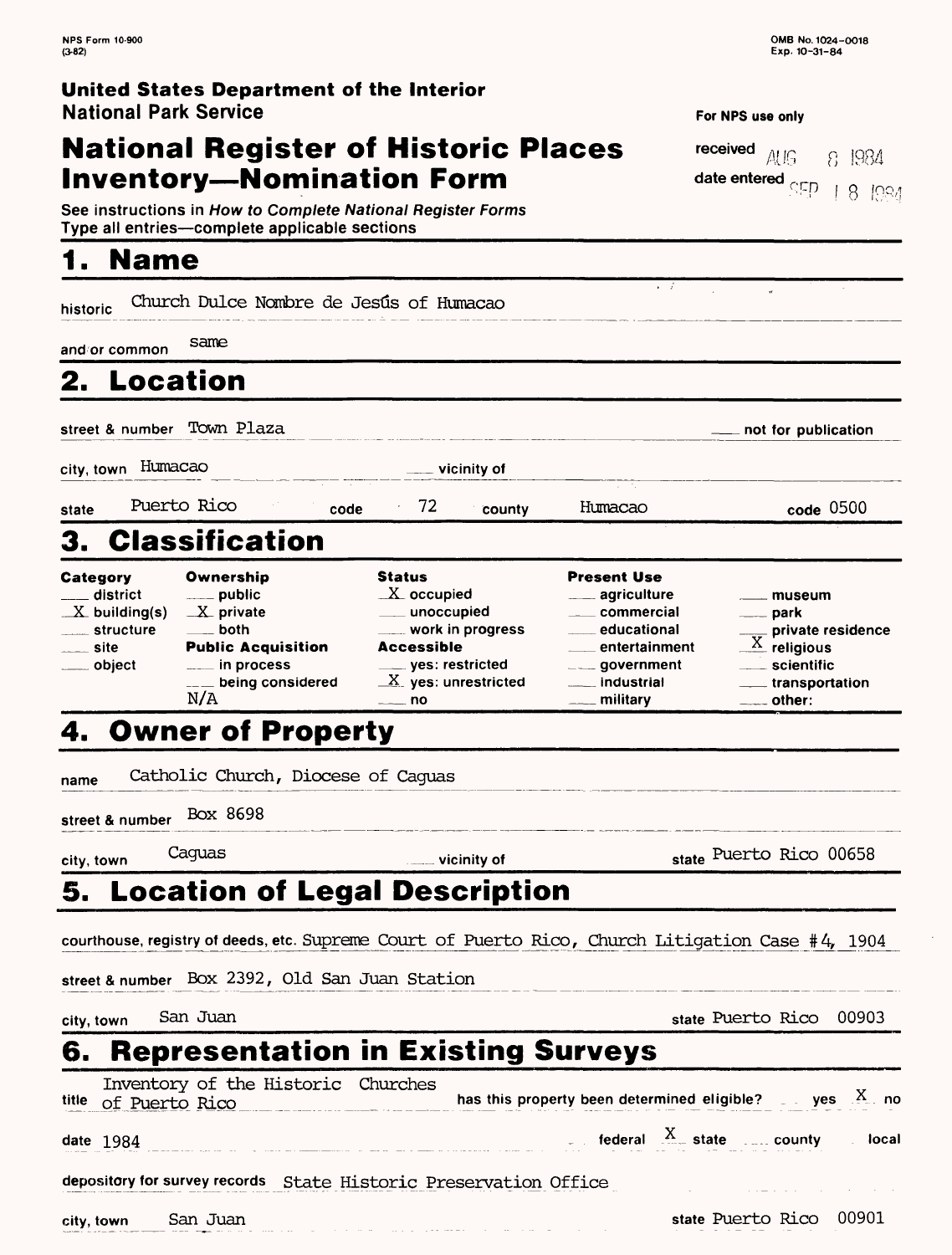# **7. Description**

| <b>Check one</b><br><b>Check one</b><br><b>Condition</b><br>$X$ original site<br>deteriorated<br>unaltered<br>$\rule{1em}{0.15mm}$ excellent<br>$X$ altered<br>ruins<br>date<br>and moved the moved and set the moved in the set of the set of the set of the set of the set of the set of the<br>$\rule{1em}{0.15mm}$ good<br>$X$ fair<br>_____ unexposed |  |
|------------------------------------------------------------------------------------------------------------------------------------------------------------------------------------------------------------------------------------------------------------------------------------------------------------------------------------------------------------|--|
|------------------------------------------------------------------------------------------------------------------------------------------------------------------------------------------------------------------------------------------------------------------------------------------------------------------------------------------------------------|--|

#### **Describe the present and original (if known) physical appearance**

The parish church Dulce Nombre de Jesús of Humacao sits inside the town plaza off to the east side, oriented on an east-west axis. A low concrete wall with metal grillwork modulated by pillars carrying cast iron lamps encloses both the town plaza and the church.

The entire building is designed in the Gothic style with pointed arches, lanterns and pinnacles. In order to create an illusion of more height, horizontal moldings have been eliminated in the interior. The cruciform plan consists of a nave, a transept and two aisles. The space is divided by pillars that rise from the floor to the arches of the vaults without interruption. There are five bays plus the apse/sacristies and the massive bell tower. The main nave is covered with a pointed vault; the side aisles are covered by four small groin vaults. Four pairs of small pointed windows located above the side aisles illuminate the interior vault. The crossing is crowned by a dome. This dome is at present completely sealed off by a hung ceiling made of acoustic tiles. A five-sided apse covered with a groined half dome is illuminated by stained glass windows. The floors are covered with colored native cement tiles of various designs. A new choir loft has replaced the original.

The front facade is dominated by a four-level,square bell tower flanked by two smaller round towers that house a spiral staircase and the weights for the clock. The tower's first level functions as a vestibule. The absence of decorative elements in the interior contrasts with the abundance of decoration on the exterior. All openings are framed with moldings, and each level of the facade is identified by a different geometric motif.

The side facades are modulated by small buttresses flanking pointed windows and a single entrance door. The two-level transept extending from the side facade is crowned by a gabled roof, accentuated by a triangular cornice. The transept has two pointed arched windows on its first level and one circular opening on the second level.

The noticeable alterations are few. The church retains much of its original appearance.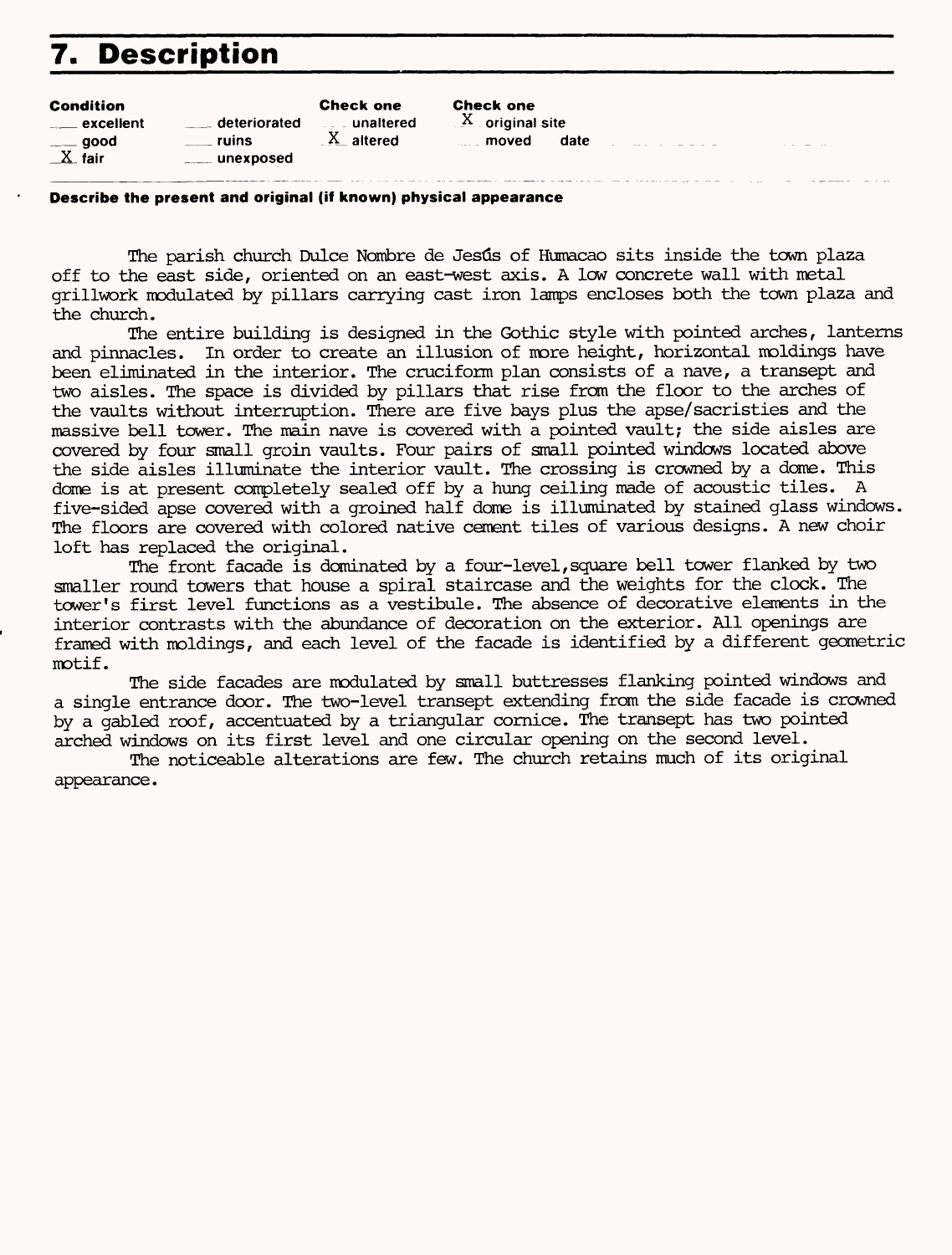## **8. Significance**

| <b>Period</b><br>prehistoric<br>1400-1499<br>$\frac{1500 - 1599}{2}$<br>1600-1699<br>1700-1799<br>$\mathbf{x}$<br>1800-1899<br>$1900 -$ | Areas of Significance---Check and justify below<br>archeology-prehistoric<br>archeology-historic<br>_ agriculture<br>$\mathbb{R}$ x architecture<br>art -<br>commerce<br>communications | $X_1$ community planning<br>conservation<br>economics<br>education<br>engineering<br>exploration/settlement<br>industry<br>invention | landscape architecture<br>law<br>literature<br>military<br>music<br>philosophy<br>politics/government | $X$ religion<br>science<br>sculpture<br>social/<br>humanitarian<br>theater<br>transportation<br>$\equiv$ other (specify) |
|-----------------------------------------------------------------------------------------------------------------------------------------|-----------------------------------------------------------------------------------------------------------------------------------------------------------------------------------------|--------------------------------------------------------------------------------------------------------------------------------------|-------------------------------------------------------------------------------------------------------|--------------------------------------------------------------------------------------------------------------------------|
| <b>Specific dates</b>                                                                                                                   | 1869–1876                                                                                                                                                                               | <b>Builder/Architect</b>                                                                                                             | Evaristo de Churruca                                                                                  |                                                                                                                          |

#### **Statement of Significance (in one paragraph)**

The parish church Dulce Nombre de Jesús of Humacao is of historical and architectural significance. It is one of the few churches in the Island which has a transept. This type of plan, more elaborate than the frequently used basilica plan, reflects the importance given to this church. The building was constructed between 1869 and 1876. following the plans drawn by Don Evaristo de Churruca. The simple Neoclassic style predominant during the first half of the century has been replaced by a Neo Gothic design with a profusion of ornamentation on the outside. This church retains most of its original construction and design elements. The alterations are few and could be restored, regaining the church's original appearance. No new construction has been attached to the main building, permitting the church to be appreciated from all angles. The traditional relationship of the main plaza and church is maintained, following Spanish Crown ordinances on town planning at the time the town was founded. In this case, the church occupies a prominent location inside the plaza proper.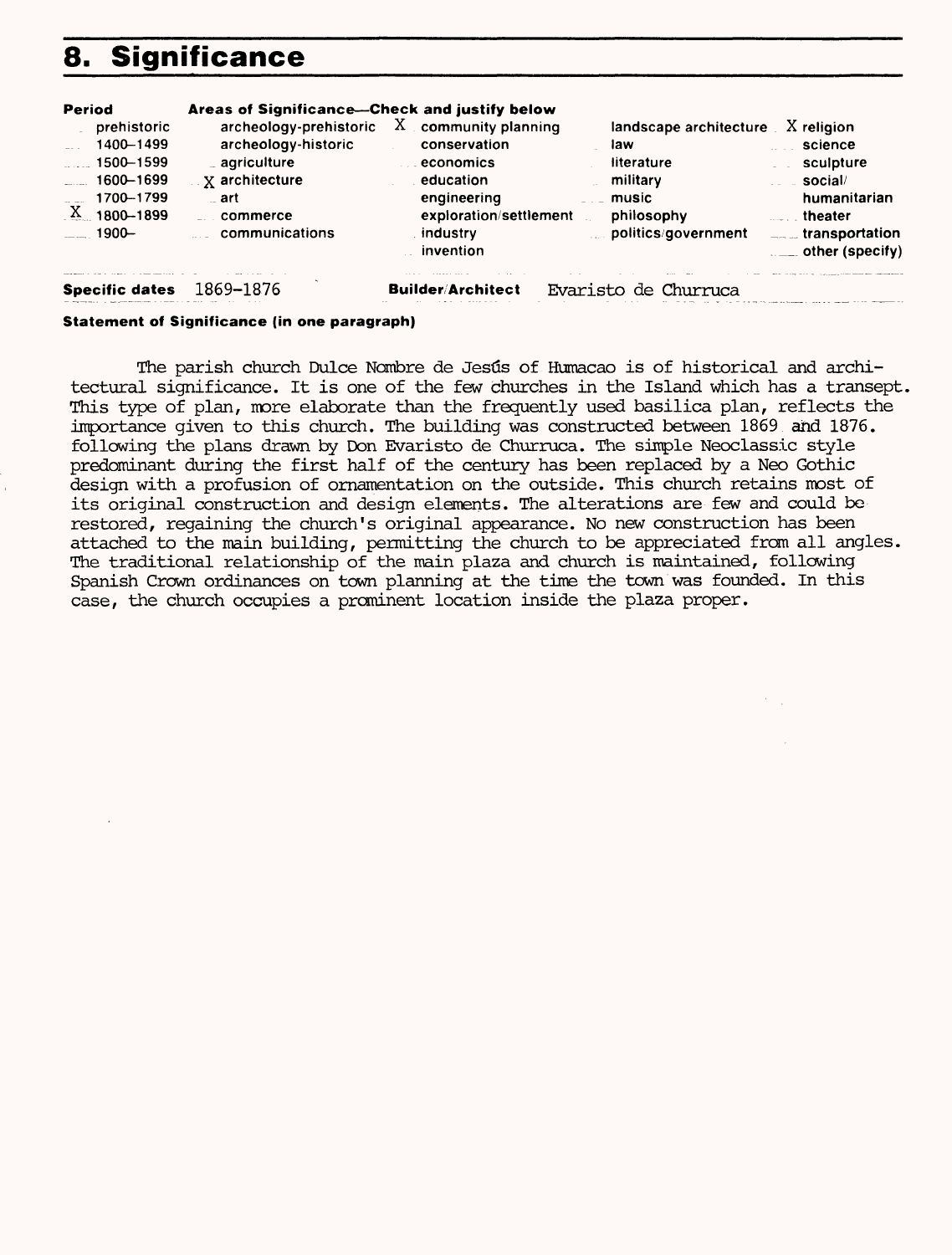# **9. Major Bibliographical References**

Marvel, Thomas S. and Maria Luisa Moreno, Architecture of Parish Churches in Puerto Rico, Editorial Universitaria, Rio Piedras, P.R., unpublished.

| 10. Geographical Data                                                                                                                                                                 |                                                                                                                                                                                                                                                                                                                                  |
|---------------------------------------------------------------------------------------------------------------------------------------------------------------------------------------|----------------------------------------------------------------------------------------------------------------------------------------------------------------------------------------------------------------------------------------------------------------------------------------------------------------------------------|
| Acreage of nominated property 3181 sq.mts.<br>Humacao, PR<br>Quadrangle name<br><b>UTM References</b>                                                                                 | 1:20,000<br>Quadrangle scale                                                                                                                                                                                                                                                                                                     |
| $21$ 0<br>0!9;3;0<br>210001911910<br>Northing<br><b>Easting</b><br>Zone                                                                                                               | в<br>Easting<br>Northing<br>Zone                                                                                                                                                                                                                                                                                                 |
| С                                                                                                                                                                                     | D<br>F<br>н                                                                                                                                                                                                                                                                                                                      |
| Verbal boundary description and justification<br>St. and on the west by the plaza.                                                                                                    | The church sits inside the town plaza, off to its east side and is bounded on the north<br>by Font Martelo St., on the east by Domingo Quijano St., on the south by Noya y Hernandez                                                                                                                                             |
| List all states and counties for properties overlapping state or county boundaries<br>state<br>code                                                                                   | N/A<br>county<br>code                                                                                                                                                                                                                                                                                                            |
| code<br>state                                                                                                                                                                         | county<br>code                                                                                                                                                                                                                                                                                                                   |
| <b>Form Prepared By</b>                                                                                                                                                               |                                                                                                                                                                                                                                                                                                                                  |
| organization Investigaciones Bonaire, Inc.<br>street & number Tetuan 103<br>Old San Juan<br>city or town                                                                              | February 1984<br>date<br>telephone (809) 724-4997<br>state Puerto Rico<br>00901                                                                                                                                                                                                                                                  |
|                                                                                                                                                                                       | <b>State Historic Preservation Officer Certification</b>                                                                                                                                                                                                                                                                         |
| The evaluated significance of this property within the state is:<br>$\sqrt{\ }$ state<br>national<br>according to the criteria and procedures set forth by the National Park Service. | local<br>As the designated State Historic Preservation Officer for the National Historic Preservation Act of 1966 (Public Law 89-<br>665), I hereby nominate this property for inclusion in the National Register and certify that it has been evaluated<br>State Historic Preservation Officer signature Aderu fabri de Corafin |
| title<br>State Historic Preservation Officer                                                                                                                                          | date<br>1984<br><u>July 20</u>                                                                                                                                                                                                                                                                                                   |
| For NPS use only<br>I hereby certify that this property is included in the Mational Register<br>Keeper of the National Register                                                       | return Sheet for Certain<br>date                                                                                                                                                                                                                                                                                                 |
| Attest:                                                                                                                                                                               | date                                                                                                                                                                                                                                                                                                                             |
| <b>Clash of Registration</b>                                                                                                                                                          |                                                                                                                                                                                                                                                                                                                                  |
| <b>Service</b><br>ုးဝါဒေ                                                                                                                                                              |                                                                                                                                                                                                                                                                                                                                  |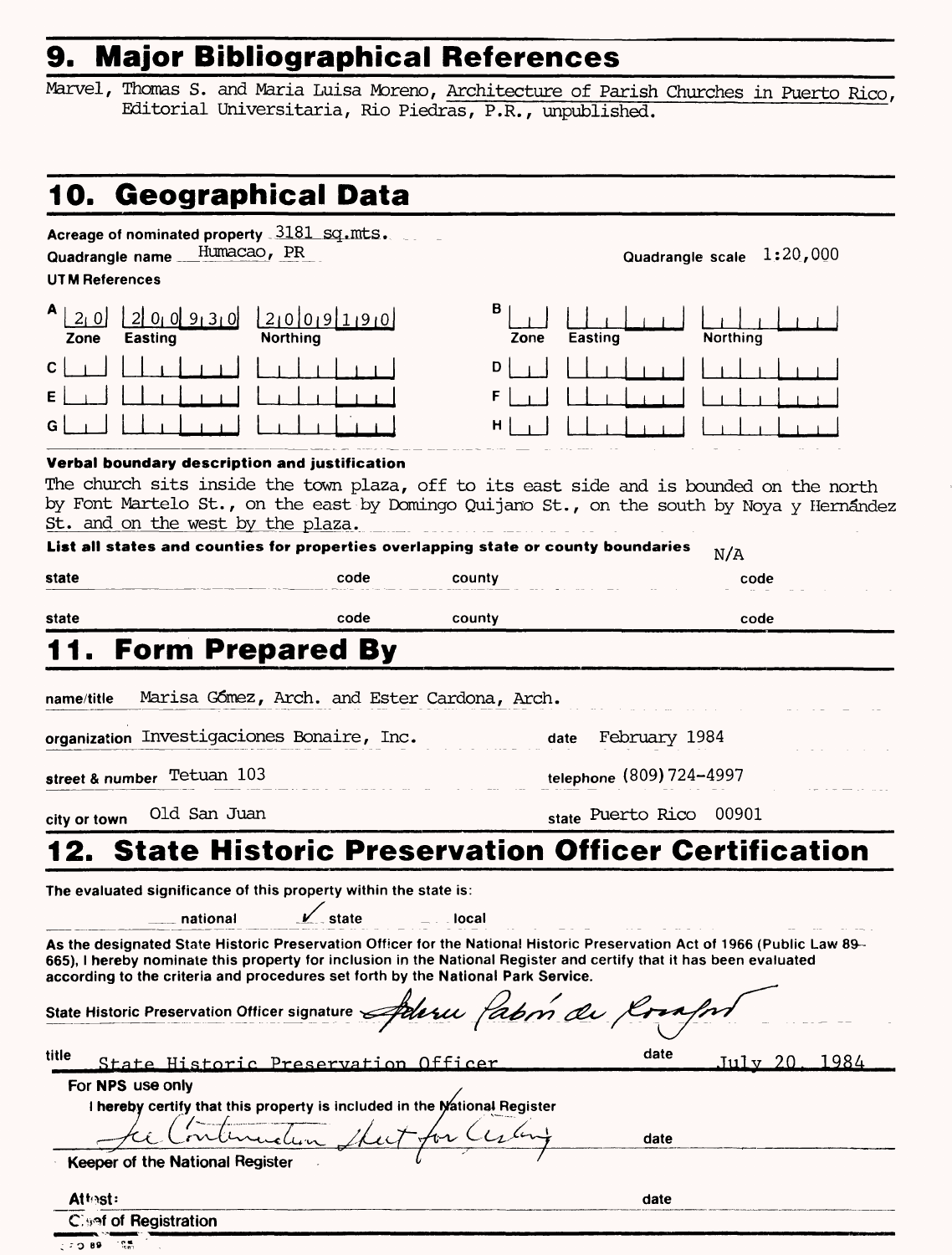#### **United States Department of the Interior** National Park Service

## **National Register of Historic Places Inventory-Nomination Form**

| Exp. 10-31-84 |  |  |  |
|---------------|--|--|--|
|               |  |  |  |
| a kata wa     |  |  |  |
| nanyot        |  |  |  |
|               |  |  |  |
| sta mode      |  |  |  |

**OMB No. 1024-0018** 

**Continuation sheet Item number** 9 **Page 4**

Church Dulce Nombre de Jesus of Humacao Major Bibliographical References:

Historic Plans of 1869, Architect Evaristo de Churruca, General Archives of Puerto Rico, Fondo: Obras Ptjblicas, Serie: Edificios Religiosos, Caja:78,Legajo:34,